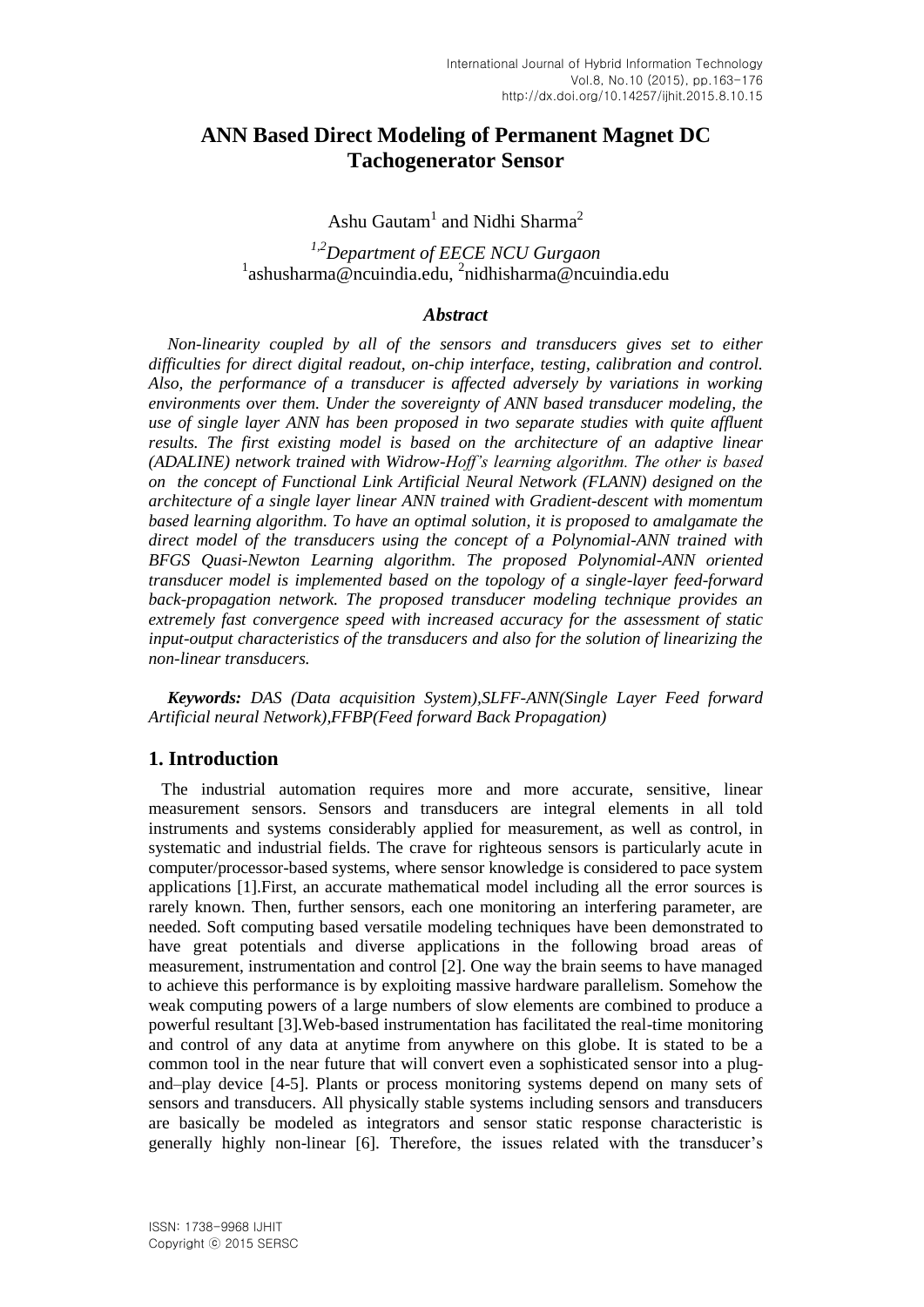nonlinearity and its self-compensation are required to be addressed in a collective sense in DAS-connected computer-based measurement systems, taking into consideration the nonlinearity associated with the sensor as well as that of its signal conditioning module [4]. The section II explains the general concepts of the importance of Artificial Neural Networks for modeling the transducer's characteristics, in which most of the transducers fall. During first part of the chapter explains the basics of the curve –fitting and the Least Mean Square Principal. The Section III reports the development of a new artificial neural network (ANN) based direct model as well as inverse model using Polynomial ANN trained with BFGS Quasi-Newton method for different types of transducers having characteristics of different orders [17]. The importance of neural network as a function approximator and the reason for neural modeling was studied. The SLFF-ANN (Single Layer Feed Forward Artificial Neural Network) is modified and trained with different learning algorithms and finally with the proposed BFGS Algorithm for achieving an extremely fast convergence in comparison to the existing models. The section IV includes the results of implementation of different types of algorithms for modeling the transducers direct as well as inverse model. Learning characteristics of different algorithms have been shown along with the absolute and percentage errors

## **2. Mathematical Modeling**

 A mathematical model is the apply of mathematical interpretation to illustrate the behavior of a system. With digital processing methods now, more readily available general techniques are there to be used for the purpose. One very common technique is to refer to (a) lookup tables; in the look up table method, the sensor characteristics is described by a number of reference points very close to each other which are stored in ROM with linearized values. (b) The polygon interpolation is intended for soft nonlinearity where sectionalized linearization can be adopted. This assumes that the nonlinear range is made into few linear sections and hence a fewer reference points serve the purpose of linearization as between these stored reference points, the sensor is considered to behave linearly. For hard non-linearity, the technique fails because the reference points are to be very many. The following Figure shows the technique:



**Figure 1. Polygon Interpolation Technique**

(c) The Lagrange polynomial interpolation technique is again a standard technique which is based on the functional relationship between n selected measured points on the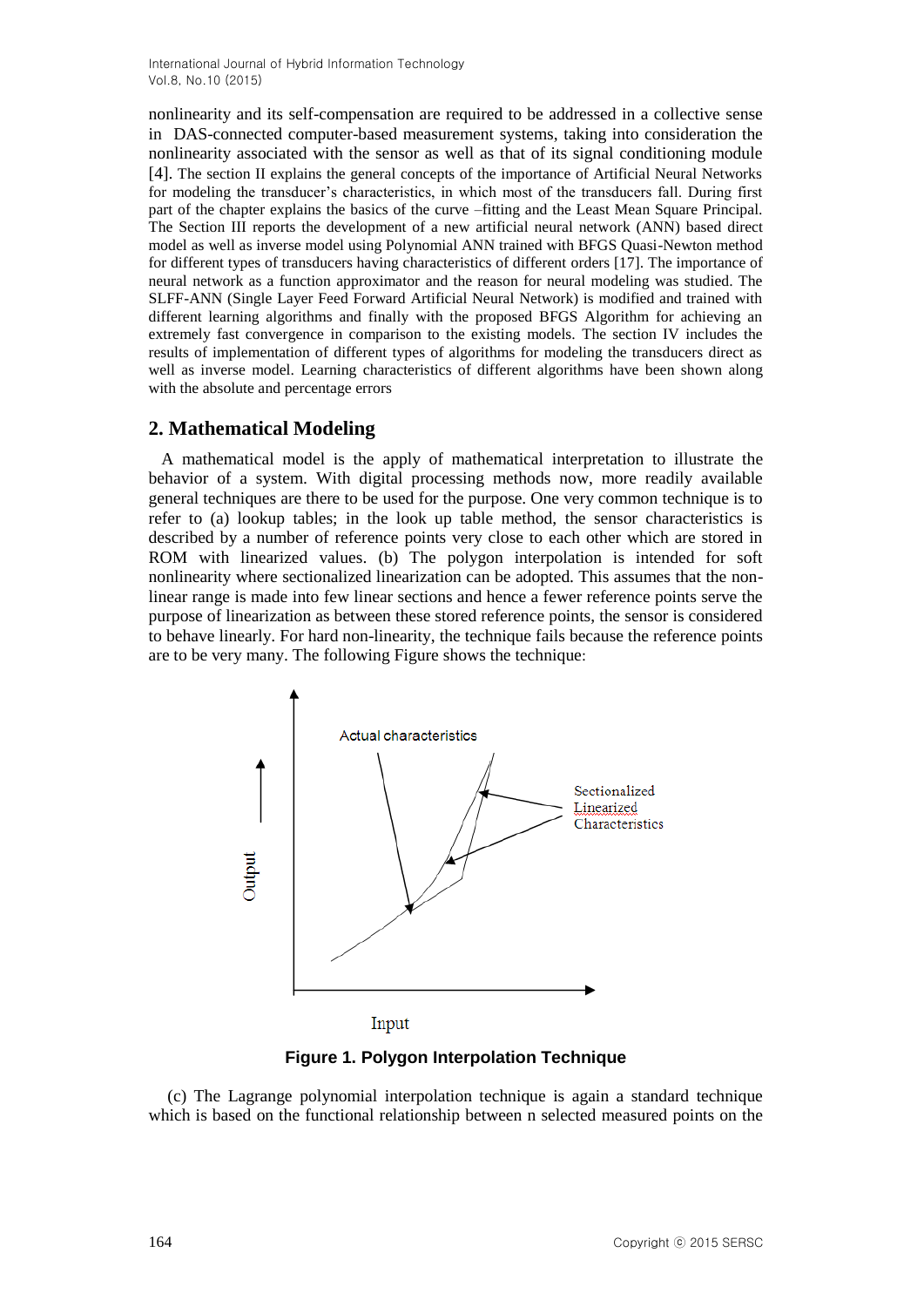sensor characteristic and a polynomial of order  $\leq$  (n -1) over the range covering the characteristic. The curve is represented

$$
y = \sum_{i=0}^{m} a_i x^i \tag{1}
$$

The modification of this method for full scale linearization is to generate a complementary curve of this characteristic

$$
y_c = \sum_{j=0}^{m} b_j x^j \tag{2}
$$

and then obtain the mean, arithmetic, geometric or root mean square,

$$
y_{linear} = (1/2)(y + y_c)
$$
 (3)

$$
y_{linear} = (yy_c)^{1/2}
$$
  
\n
$$
y_{linear} = \{(y^2 + y_c^2)/2\}^{1/2}
$$
\n(4)

The Figure 2 shows the linearization principle graphically. Increase in order often leads to oscillations.



**Figure 2. Linearization Techniques Using Complementary Function**

(d) The cubic spline interpolation is so named as the sections of the characteristic curve of the sensor between a selected pair of reference (measured) points are represented<br>b cubic spline functions<br> $S_i(x) = a_i + b_i(x - x_i) + c_i(x - x_i)^2 + d_i(x - x_i)^3$  (6) b cubic spline functions

$$
S_i(x) = a_i + b_i(x - x_i) + c_i(x - x_i)^2 + d_i(x - x_i)^3
$$
\n<sup>(6)</sup>

with  $x \in [x_i, x_{i+1}]$ , and  $i=0, 1, 2, \ldots, [n-1]$ 

Each section on two sides, except the first and the last sections which have one end free, have junction points that are also represented by the adjacent spline functions, both these functions must coincide with each other in function values, gradient and curvature at these points, from which ,conditions for the polynomials are derived. Basically, at these points, from which ,conditions for the polynomials are derived. Basically, interpolation is to fit a polynomial through the points around the point y where the function value is to be found. Assuming a second ord function value is to be found.. Assuming a second order polynomial of the form

$$
f(x) = a_1(x - x_1)(x - x_3) + a_2(x - x_1)(x - x_3) + a_3(x - x_1)(x - x_2)
$$
\n(7)

one easily gets ,even by inspection,  
\n
$$
a_1 = f(x_1) / ((x_1 - x_2)(x_1 - x_3)),
$$
\n(8)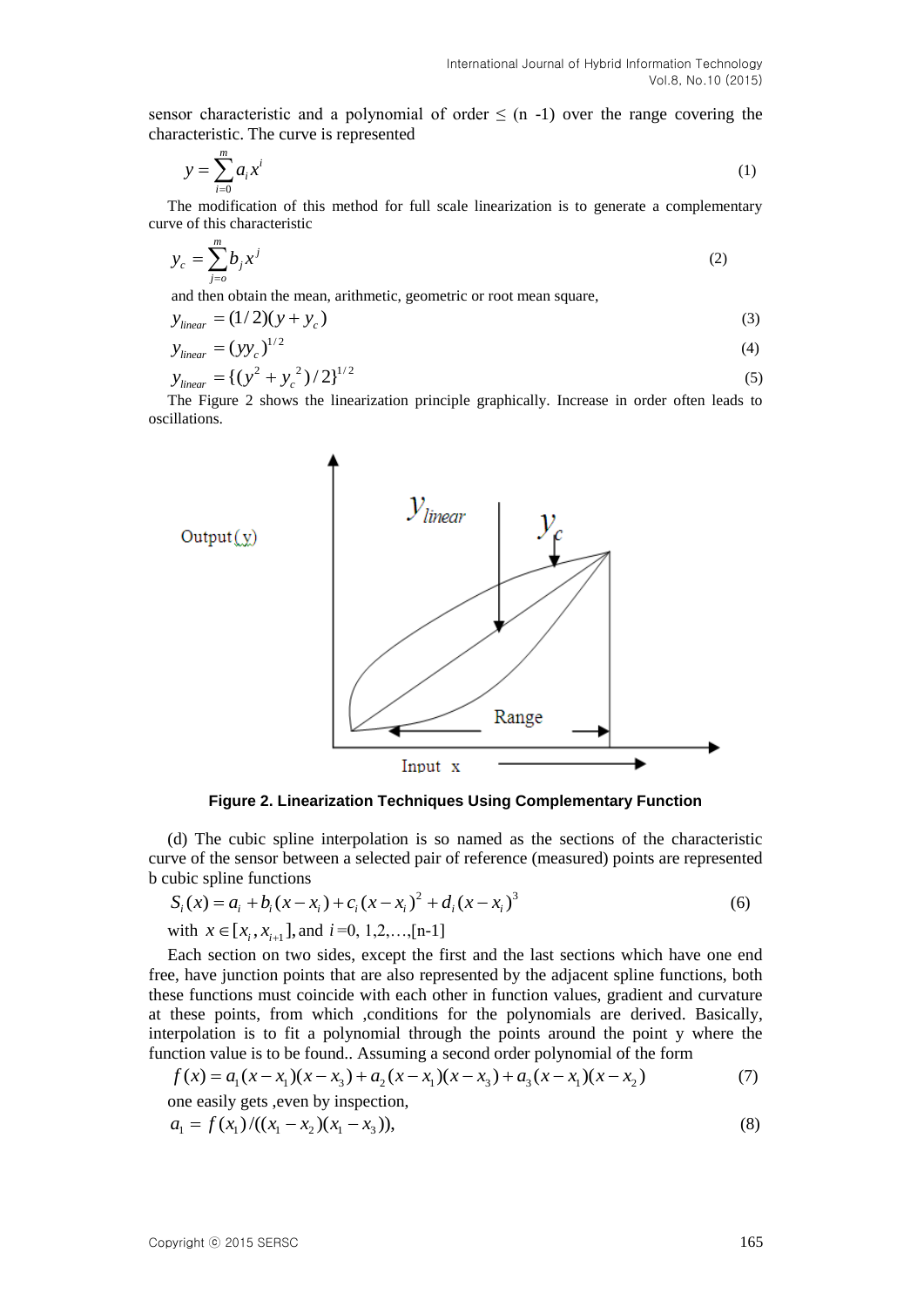$$
a_2 = f(x_2) / ((x_2 - x_1)(x_2 - x_3))
$$
\n(9)

and

$$
a_3 = f(x_3) / ((x_3 - x_1)(x_3 - x_2))
$$
\n(10)

so that the nth order polynomial can be expressed as  
\n
$$
f(x) = \sum_{i=1}^{n+1} f(x_i) \prod_{\substack{j=i \ j=1}}^{n+1} \frac{(x - x_j)}{(x_i - x_j)}
$$
\n(11)

which is known as Lagrange's polynomial

#### **2.1 Artificial Neural Network Based Modeling**

 Modeling processes involving the serve of neural networks fixate on machine learning which is based on the work of self-adjustment of internal approach parameters. The artificial neural conglomerate environment consists of five prime components; learning domain, neural nets, learning strategies, learning behavior, and analysis process [7, 8]. Accordingly, neural network based modeling process involves five main aspects which are: a) data acquisition, analysis and problem representation; b) architecture determination; c) learning process determination; d) training of the network; and e) testing of the trained network for generalization evaluation.

#### **3. Direct Modeling of Transducers Using ANN**

 Neural Networks are used experimentally to model the transducer and sensors system [12, 13]. Model of an individual's transducers system must mimic the relationship among variables (*i.e.,* temperature, pressure, angular movement.) and the corresponding outputs in voltage., *i.e.,* they possess the power to approximate any real value non-linear function to any desired degree of accuracy [9]. Supervised neural networks for a given application is specified by the network architecture, topology, and neuron characteristics and learning rule it uses. Neural networks provide a simple and straightforward approach for direct as well as inverse modeling of different type of transducers. The objective is to develop an ANN based modeling of transducers as a powerful tool for use as a software sensor to give reasonable response to unknown inputs. This scheme is analogous to the system identification problem in control engineering. A set of known value of applied inputs and corresponding outputs forms the training set for the proposed neural network. Typically a new will lead to an output similar to the correct output for input vectors used in training that are similar to the new input being presented. Artificial neural networks mimic information processing capability of nervous system.



**Figure 3. Neural Networks as Universal Approximator**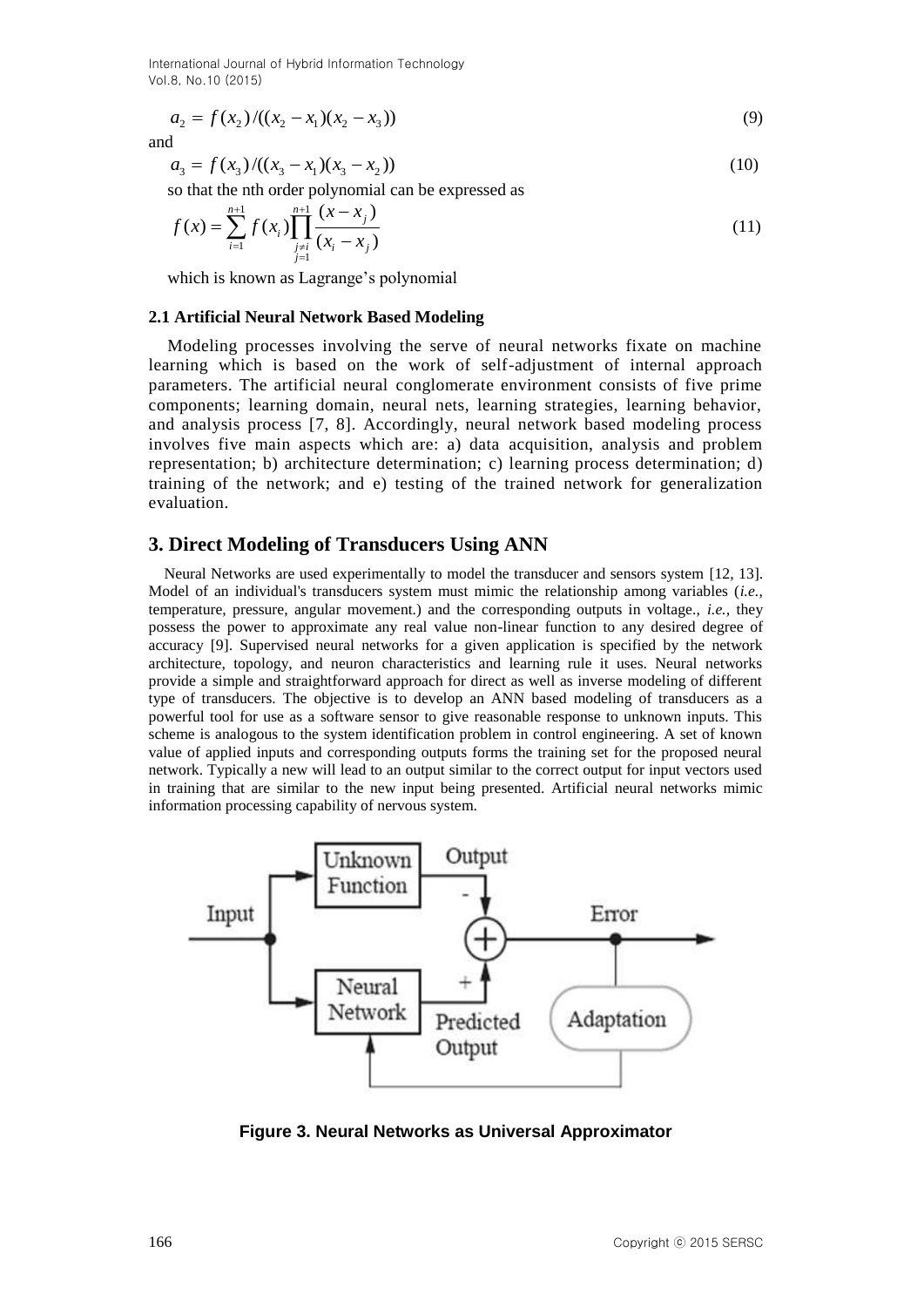The epitome of the non-linear transducer is represented by the direct model equation [10-11].The consider model equation is complacent for fault estimation and for assessing any fluctuation in the performance of the transducers. In the present work, the nonlinear response characteristics of a transducer for a given range of its operation are modeled based on a power series expansion [10-11]. Adaptive systems provide an alternative to traditional system design: instead of creating a mechanism to perform function F, we create a mechanism that will learn or adapt itself in order to perform F. The least mean square (LMS) and recursive least squares are two a well known algorithms which are used for estimating the parameters of different digital systems in behind mentioned applications. As manifest in Figure3, we have several unknown function that we prospect to approximate. We desire to adjust the parameters of the network so that it will express the much the same response as the unknown function, if the alike input is applied to both systems as manifest in Figure 4.



### **Figure 4. Learning Procedure of Polynomial-ANN for Implementing Direct Model Equation (***x***: Applied Normalized Input;** *y***: Actual Normalized Response;** *y***′: Estimated Normalized Response; and** *e***: Error Signal**

In 1970, an alternative inverse Hessian update formula was suggested independently by

In 1970 Broyden, Fletcher, Goldfarb and Shanno (BFGS) [15-16], formula originated a new Quasi Newton method. Under this we will discuss the most popular quasi-Newton method, the BFGS method, together with its precursor  $\&$  close relative, the DFP algorithm. In the BFGS method, the Hessian matrix is updated iteratively rather than the inverse of the Hessian matrix. Since the inverse of the Hessian matrix is approximated, the BFGS method can be called an indirect update method was not very useful in practice.

#### **3.1.1 Implementation of Proposed Polynomial-ANN Trained with BFGS Quasi Newton Learning Algorithm to Simulate Direct Model of Transducer**

In present work a single layer feed forward has been modified by the proposed algorithm [15, 16]. The modified single layer ANN model of the transducer is built around a single neuron of a single layer FFBP-ANN as shown in Figure 5. Which basically represents learning procedure of a single layer linear ANN in direct modeling Network (ANN) by proposed method. The resultant ANN structure is called Polynomial-ANN with degree, d, and one dimensional input pattern. We have chosen single layer FFBP-ANN to model the transducer response characteristics because it offers less computational complexity as compared with multilayer ANN [10]. The use of multilayer ANN may accurately match the desired nonlinear response. However, the parameters cannot be estimated because of large number of associated weight and bias values [11]. The hyperbolic nonlinear sensor characteristics may be modeled by estimating the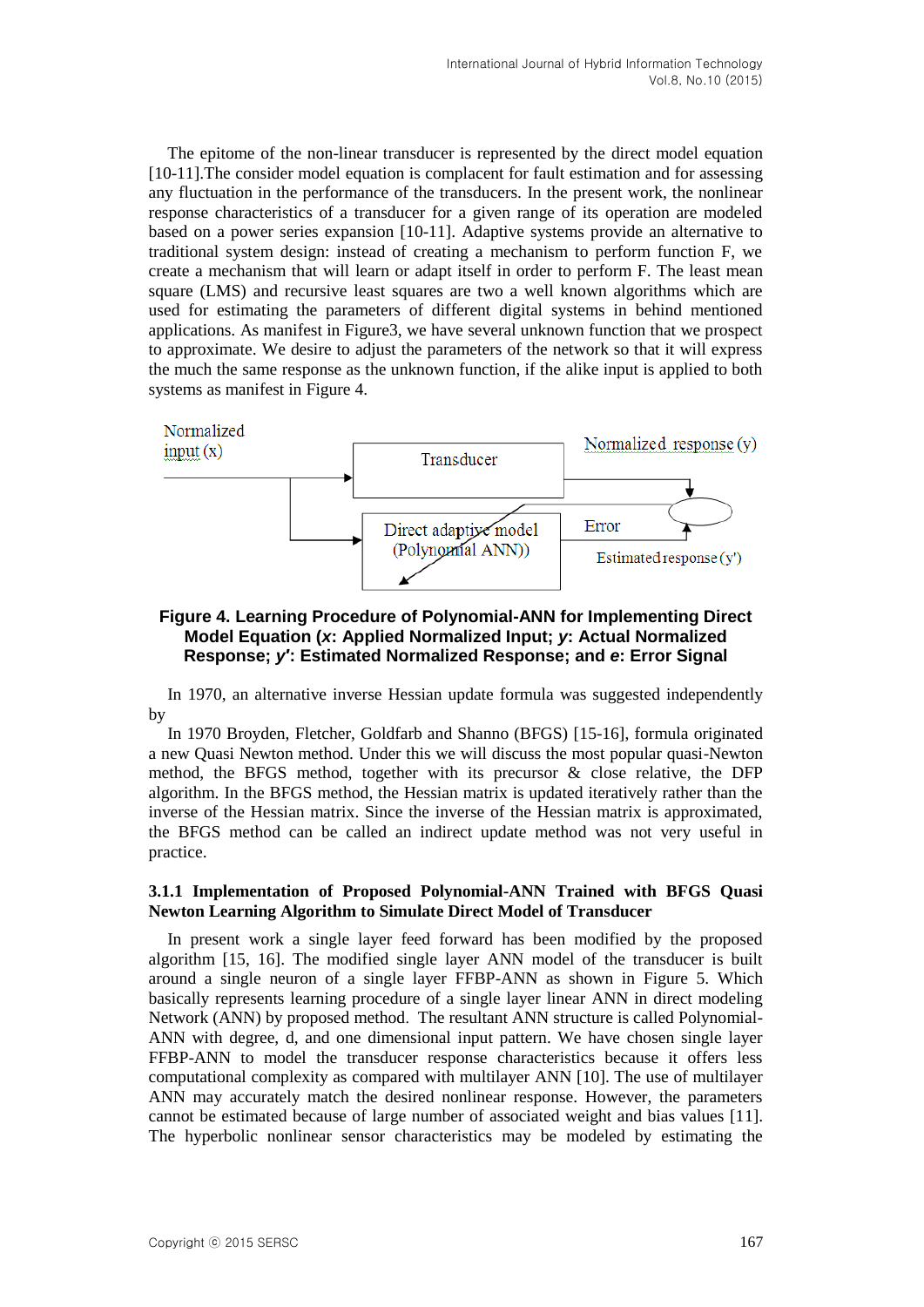coefficients a's in the system identification configuration. In quasi–Newton method the idea is to use matrices which approximate the Hessian matrix or its inverse, instead of the Hessian matrix or its inverse in Newton's equation. The basic equation used in the development of Newton method, (eq.15) can be expressed as the



### **Figure 5. Learning Procedure of a Polynomial ANN Trained with BFGS – Quasi Newton for Direct Modeling of Transducers**

Newton's approach constantly converges faster than conjugate gradient methods. Unfortunately, it is complicated and valuable to reckon the Hessian matrix for feed forward neural networks. There is a category of algorithms specially based on Newton's method, for all that which doesn't demand calculation of instant derivatives. These are called quasi-Newton (or secant) methods. They update an relate Hessian matrix at each iteration of the algorithm. The update is computed as a function of the gradient. The quasi-Newton method that has been most successful in published studies is the Broyden, Fletcher, Goldfarb, and Shanno (BFGS) update. This algorithm has been implemented in the trainbfg routine. The training parameters for trainbfg are the same as those for traincgf. The approximate Hessian must be stored, and its dimension is  $n \times n$ , where *n* is equal to the number of weights and biases in the network. For smaller networks, however, trainbfg can be an efficient training function.

#### **4. Results and Discussions**

In this context, pairs of data are selected covering the entire range of operation of the sensor to train the proposed Polynomial ANN trained with BFGS (one of the Quasi Newton method) Algorithm based direct model of Figure 5, then the two existing model based on the Adaptive linear(ADALINE) trained with Widrow-Hoff's learning algorithm [33]and Functional Link ANN[10-11] trained with Gradient Descent with Momentum based learning algorithm were utilized for the training of Polynomial ANN. The results given below shows that the Polynomial ANN was best trained by the BFGS Algorithm in comparison to the existing algorithms in terms of the time required for the training as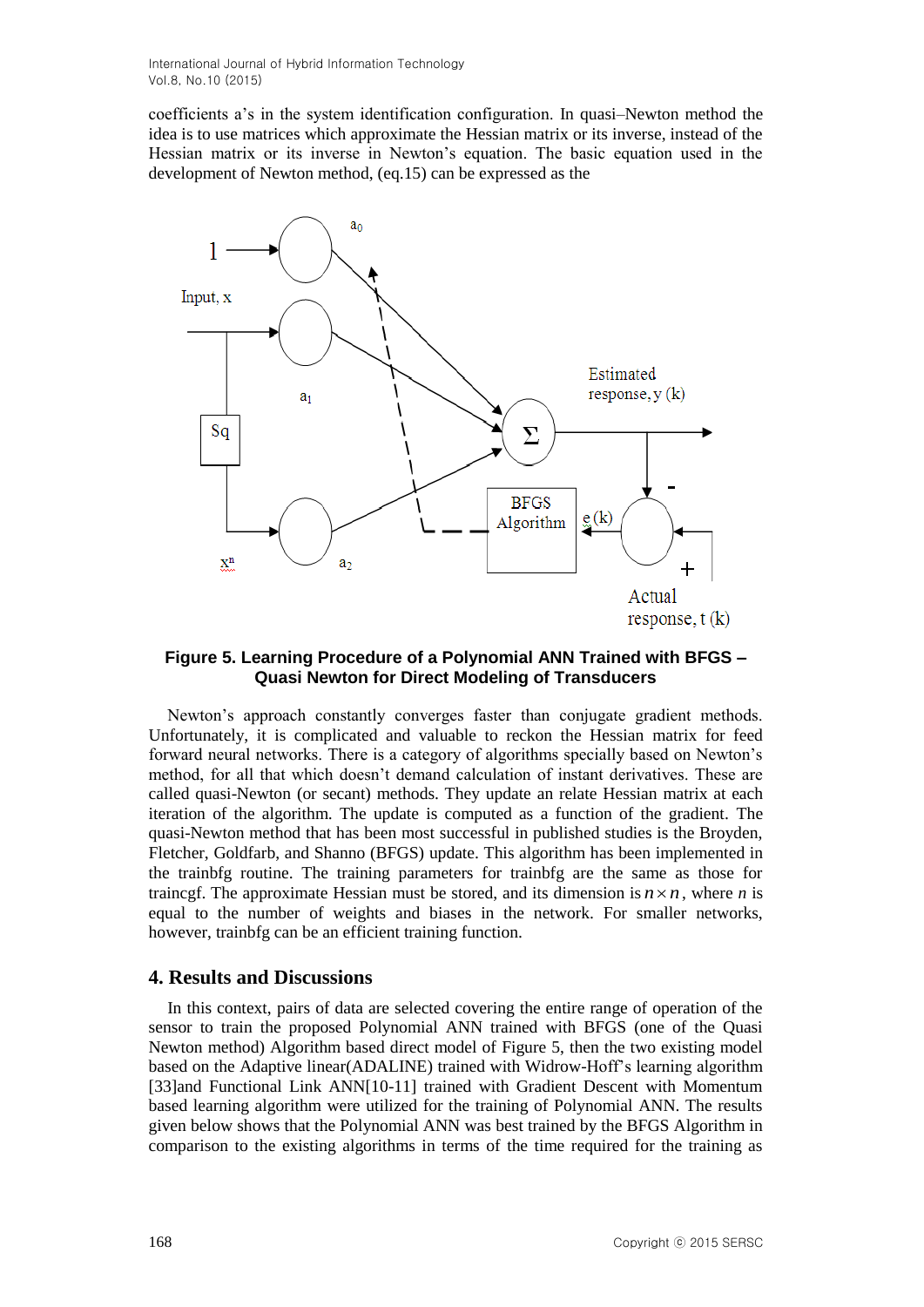well in terms of the absolute error between actual and the estimated values. The transducer characteristics represent the third order degree. The True and estimated static response obtained from direct modeling of Permanent Magnet DC Tachogenerator sensor are as shown in figures 6,10,4.14obtained from training of ANN with three different algorithms respectively. While the learning characteristics of LMS algorithm-ANN based direct model of Permanent Magnet DC Tachogenerator are shown in figures 7, 11 and 15 respectively.



**Figure 6. True and Estimated Static Response Obtained from Direct Modeling of Permanent Magnet DC Tachogenerator Sensor Using ADALINE with Widrow-Hoff's Learning Algorithm**



**Figure 7. Learning Characteristics of ADALINE Based Direct Model of Permanent Magnet DC Tachogenerator Sensor**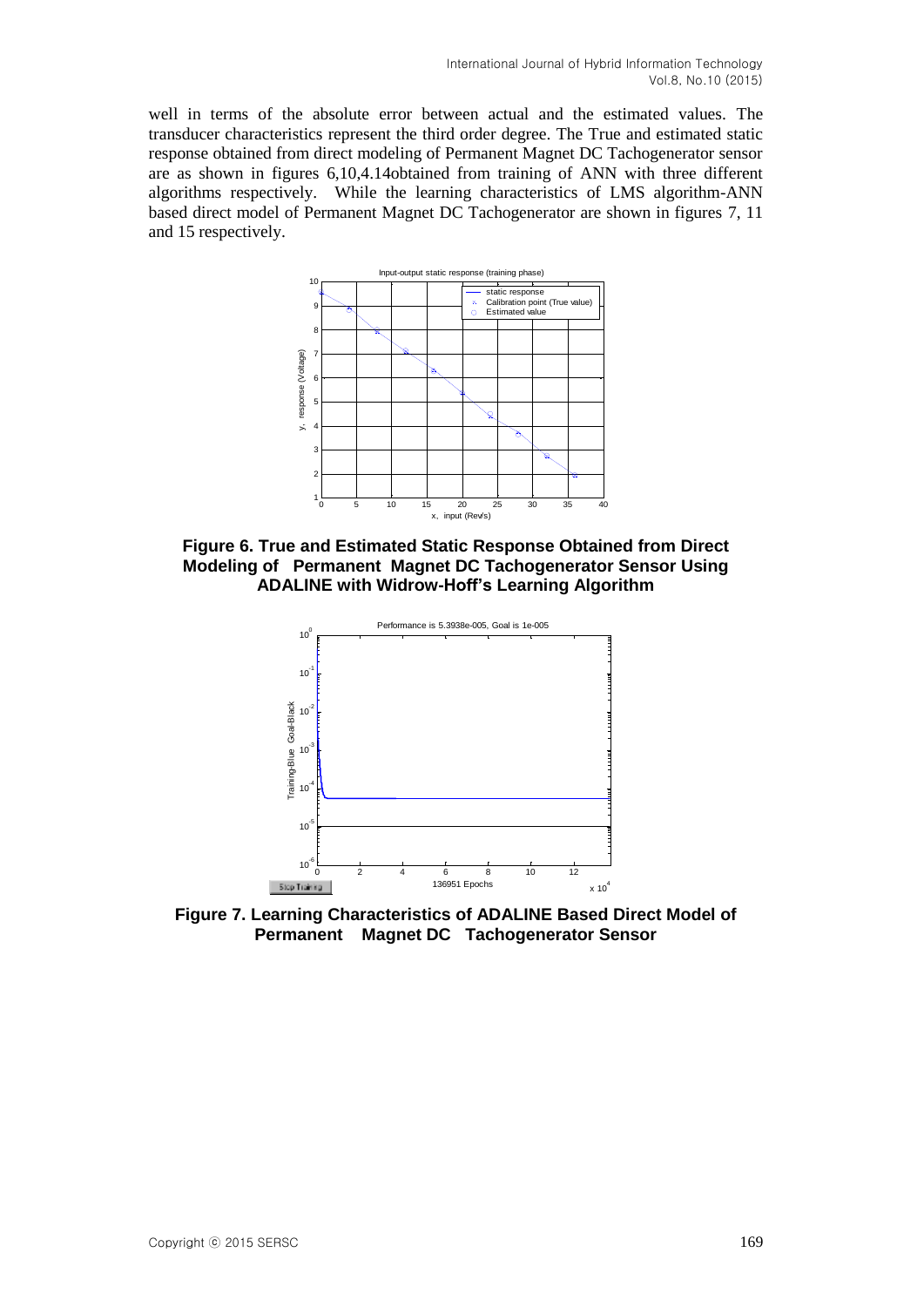

**Figure 8. Absolute Error between Actual and Estimated Response with Training Data Obtained from the use of ADALINE Model**



**Figure 9. Error (%FS) between Actual and Estimated Response Obtained by ADALINE Based Model Trained with Widrow Hoff's Learning Algorithm**



**Figure10. True and Estimated Static Response Obtained from Direct Modeling of Permanent Magnet DC Tachogenerator using FLANN Trained with Gradient Descent with Momentum Based Learning Algorithm**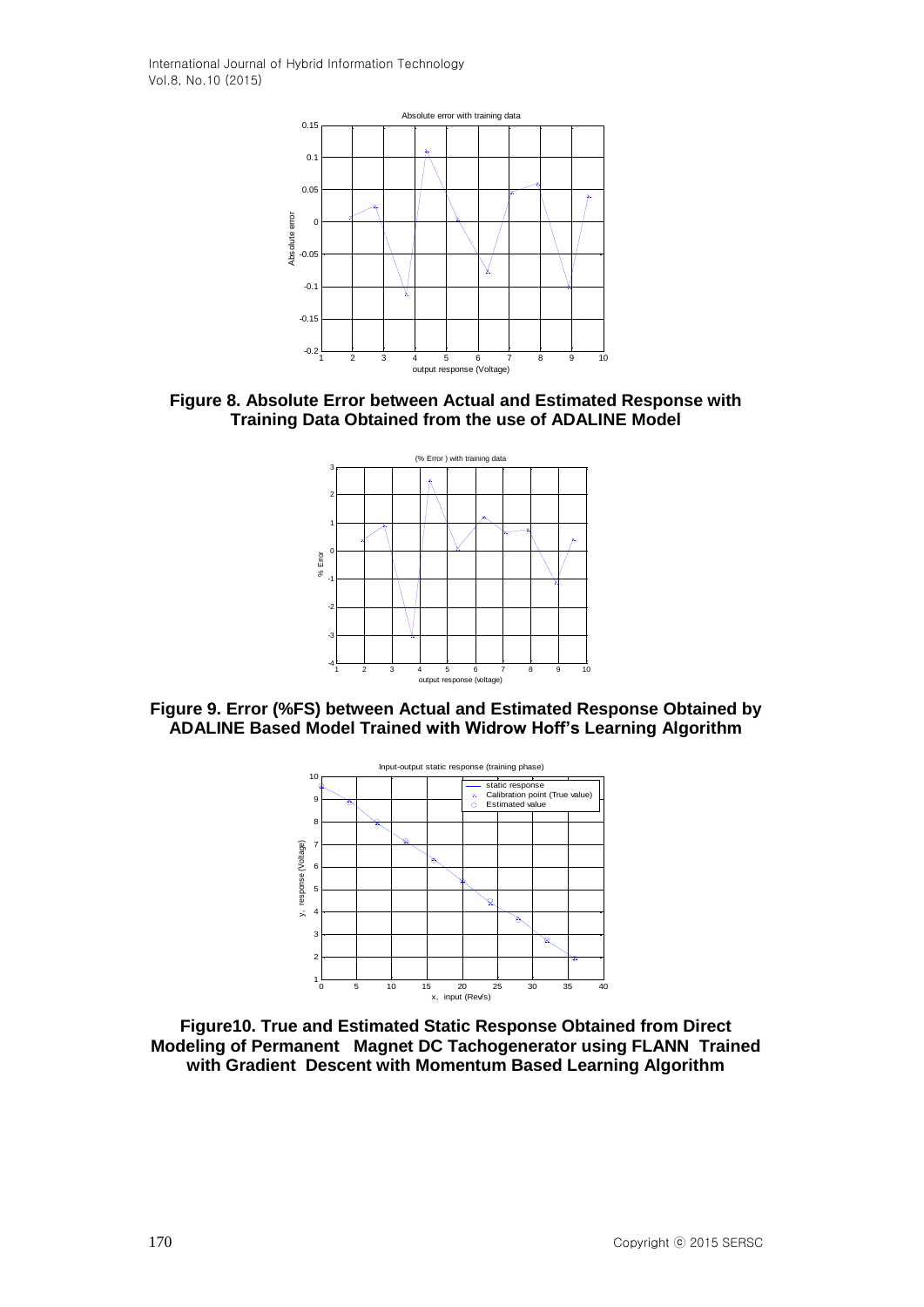

**Figure 11. Learning Characteristics of FLANN Based Direct Model of Permanent Magnet DC Tachogenerator Transducer**



**Figure 12. Absolute Error between Actual and Estimated Response with Training Data from the use of FLANN Based Model**



**Figure 13. Error (%FS) between Actual and Estimated Response by the FLANN Based Model Trained with Gradient Descent with Momentum Based Learning Algorithm**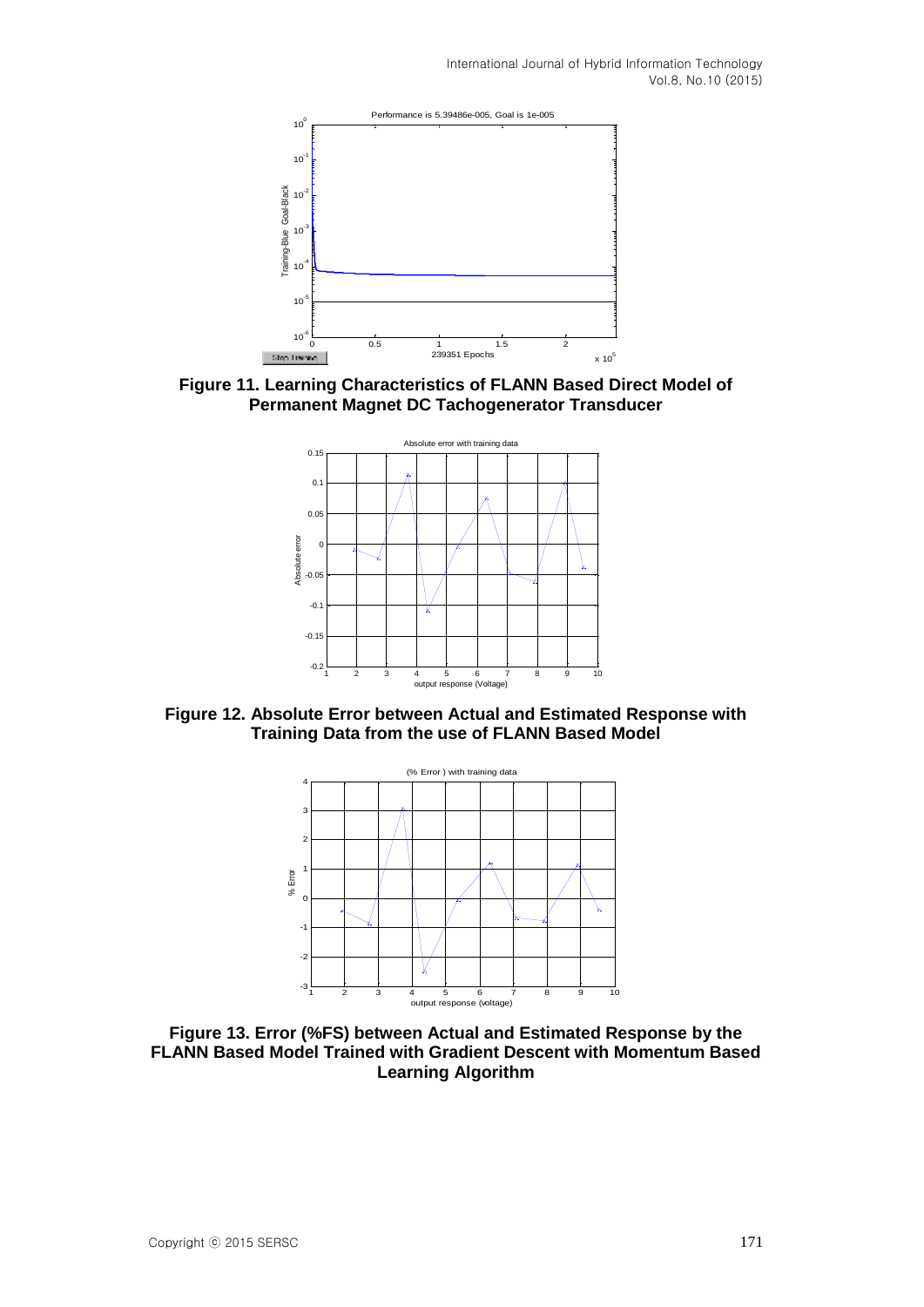

**Figure 14. True and Estimated Static Response Obtained from Direct Modeling of Permanent Magnet DC Tachogenerator Sensor Using the Polynomial ANN Trained with BFGS Quasi-Newton Learning Algorithm**



**Figure 15. Learning Characteristics of Polynomial ANN Based Direct Model of Permanent Magnet DC Tachogenerator Sensor**



**Figure 16. Absolute Error between Actual and Estimated Response with Training Data Using the Polynomial ANN Trained with BFGS Quasi-Newton Learning Algorithm**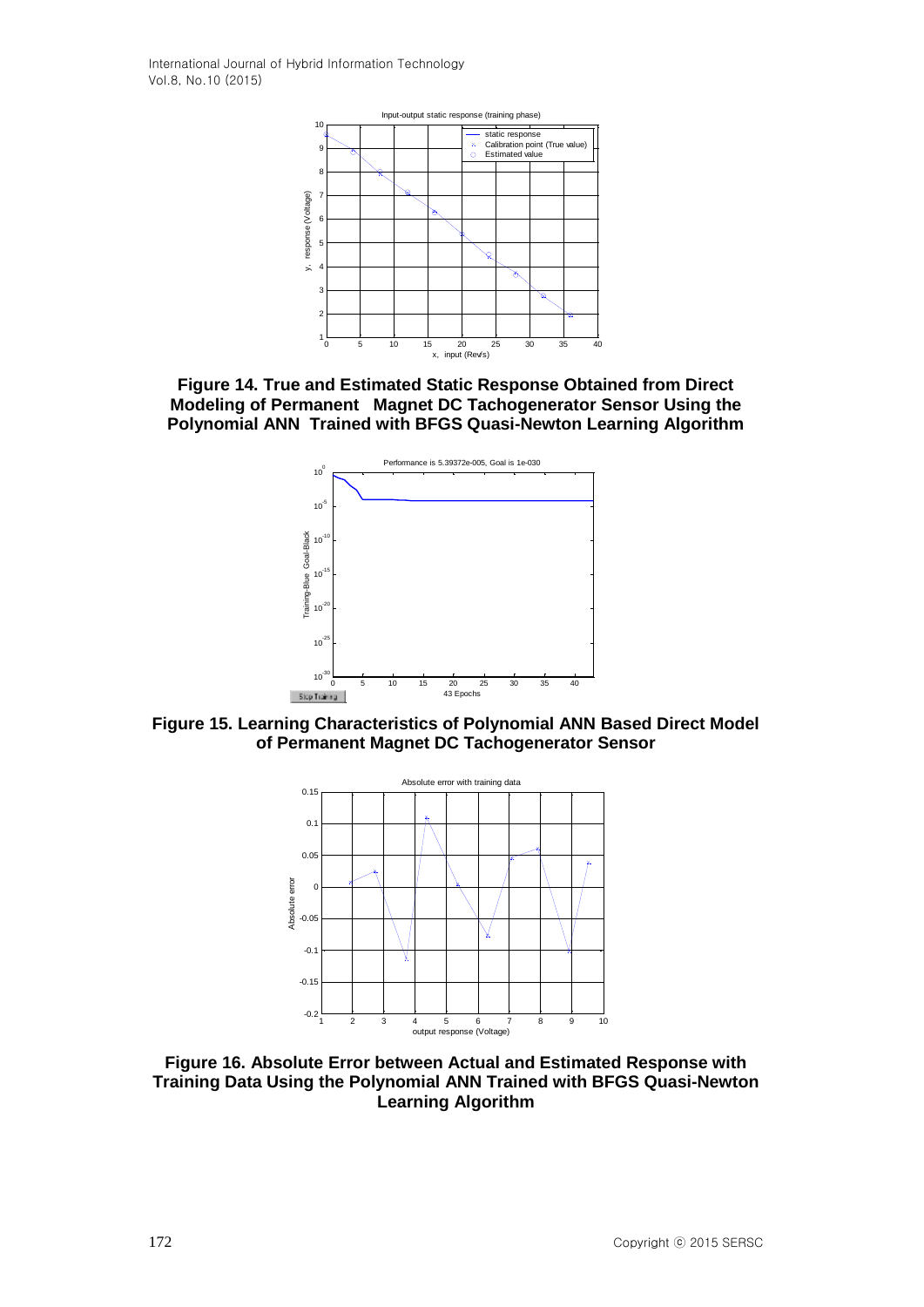

#### **Figure 17. Error (%FS) between Actual and Estimated Response Obtained by Polynomial ANN Trained with BFGS Quasi-Newton Based Learning Algorithm**

#### **Table 1. Comparison of Results of Direct Modeling of Permanent Magnet DC Tachogenerator Sensor**

| Alg orithm                                           | Epochs | M.S.E             | Maximu<br>m<br>absolute<br>error | Maximum<br>$%$ F.S<br>error. | $Co-$<br>e fficie nts             | Estimated<br>value                         |
|------------------------------------------------------|--------|-------------------|----------------------------------|------------------------------|-----------------------------------|--------------------------------------------|
| ADALINE                                              | 136951 | $5.3938e-$<br>005 | 0.1105                           | 3.0299                       | zо<br>a,<br>2.2<br>a,             | 1.0042<br>$-0.7077$<br>$-0.2368$<br>0.1442 |
| FLANN                                                | 239351 | 5.39486e-<br>005  | 0.1142                           | 3.0690                       | a s<br>a,<br>2 <sub>2</sub><br>a, | 1.0039<br>$-0.7043$<br>$-0.2454$<br>0.1498 |
| Polynomial<br>$-ANNN$<br>trained with<br><b>BFGS</b> | 43     | 5.39372e-<br>005  | 0.0252                           | 3.0382                       | Zо<br>a,<br>2.2<br>a,             | 1.0041<br>$-0.7070$<br>$-0.2386$<br>0.1454 |

## **5. Conclusion**

This work proposes a simple approach for direct modeling of transducers using Polynomial-ANN designed around a single layer network trained BFGS-Quasi-Newton learning algorithm. From the present study, it is revealed that the proposed learning algorithm is extremely fast and highly efficient for the simulation of neural models of transducers. The estimated sensor characteristics obtained from the direct modeling are in close agreement with the measured characteristics. This fact justifies the effectiveness of the proposed method. The overall experimental results from the presented technique indicate that this technique is a useful alternative to the existing ANN based techniques for estimating the direct models of transducers.

## **Appendix**

**Table 2. Results of Direct Modeling of Permanent Magnet DC Tachogenerator using ADALINE trained with Widrow Hoff's learning algorithm (Training Phase)**

| Sr | Inpu        | Respo  | Normal | Normalize                  | Normalized   Estimated |            | Error   | $Error$ %FS  |
|----|-------------|--------|--------|----------------------------|------------------------|------------|---------|--------------|
| N  | $\cdot$ 111 | nse in | 1zed   |                            | Estimated              | Response   | $(d-v)$ |              |
| 0. | Rev/        | volts  | Input  | Output                     | response               | 1n         |         | $((d-v))$    |
|    | S           | (y)    | (X)    | $\left( \mathrm{t}\right)$ | by ANN                 | millivolts |         | $(y)$ .*100) |
|    |             |        |        |                            | (dn)                   | (d)        |         |              |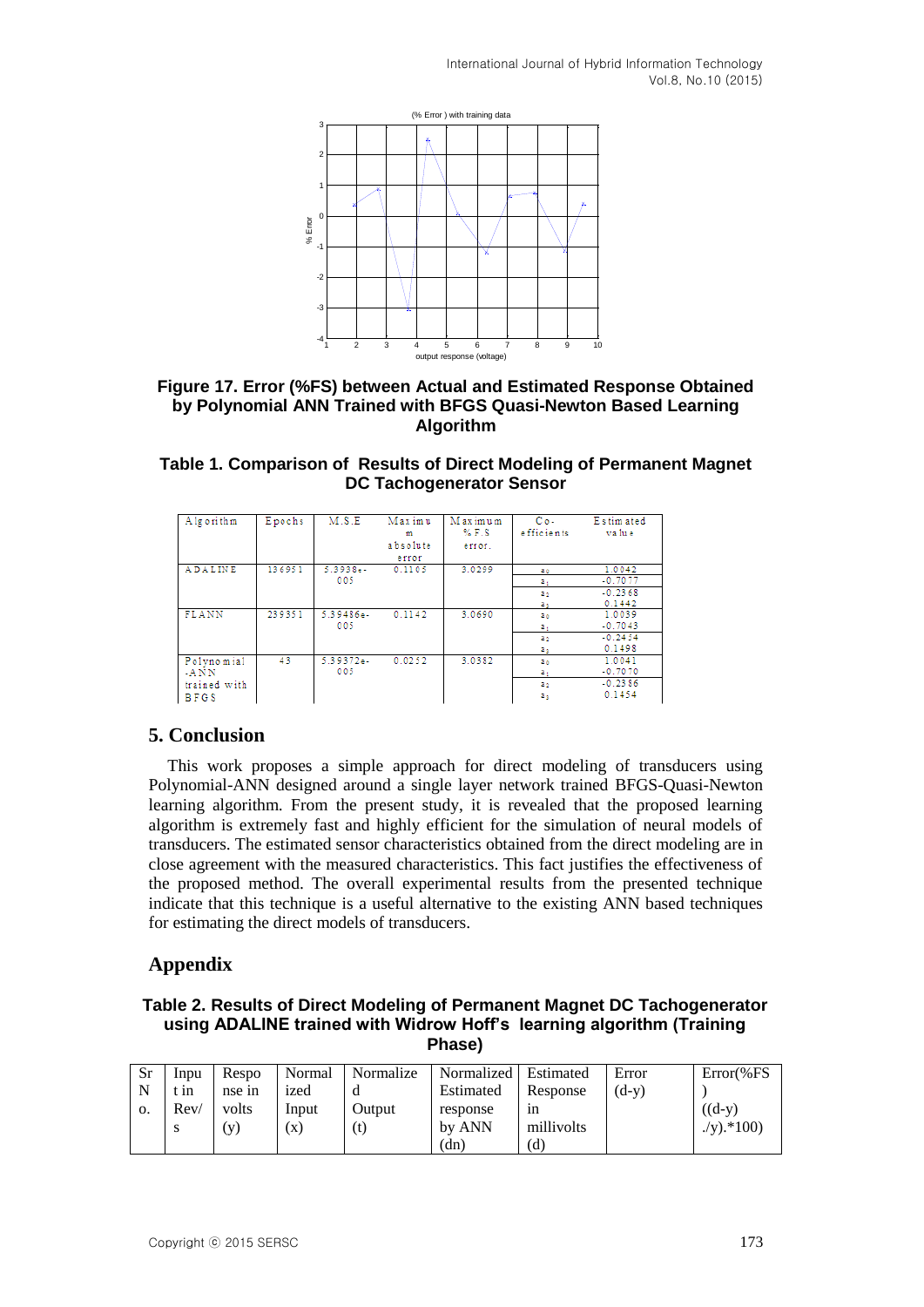| $\mathbf{1}$   | $\theta$       | 9.5361 | $\Omega$ | 1.0000 | 1.0042 | 9.5758 | 0.0397    | 0.4160    |
|----------------|----------------|--------|----------|--------|--------|--------|-----------|-----------|
| $\mathbf{1}$   | $\overline{4}$ | 8.9014 | 0.1111   | 0.9334 | 0.9228 | 8.7999 | $-0.1015$ | $-1.1399$ |
| $\overline{2}$ | 8              | 7.9199 | 0.2222   | 0.8305 | 0.8368 | 7.9797 | 0.0598    | 0.7545    |
| 3              | 12             | 7.0805 | 0.3333   | 0.7425 | 0.7473 | 7.1263 | 0.0458    | 0.6464    |
| $\overline{4}$ | 16             | 6.3281 | 0.4444   | 0.6636 | 0.6555 | 6.2511 | $-0.0770$ | $-1.2171$ |
| 5              | 20             | 5.3613 | 0.5556   | 0.5622 | 0.5626 | 5.3654 | 0.0041    | 0.0768    |
| 6              | 24             | 4.3701 | 0.6667   | 0.4583 | 0.4699 | 4.4806 | 0.1105    | 2.5287    |
| $\tau$         | 28             | 3.7207 | 0.7778   | 0.3902 | 0.3783 | 3.6080 | $-0.1127$ | $-3.0299$ |
| 8              | 32             | 2.7344 | 0.8889   | 0.2867 | 0.2893 | 2.7588 | 0.0244    | 0.8929    |
| 9              | 36             | 1.9375 | 1.0000   | 0.2032 | 0.2039 | 1.9445 | 0.0070    | 0.3601    |

**Table 3. Results of Direct Modeling of Permanent Magnet DC Tachognerator using FLANN Trained with Gradient Descent with Momentum based Learning Algorithm (Training Phase)**

| Sr             | Inpu           | Respo  | Normalize      | Normalize | Normalized | Estimated  | Error     | Error(%FS     |
|----------------|----------------|--------|----------------|-----------|------------|------------|-----------|---------------|
| N              | t in           | nse in | d              | d         | Estimated  | Response   | $(d-y)$   |               |
| 0.             | Rev/           | volts  | Input          | Output    | response   | in         |           | $((d-y)$ ./y) |
|                | S              | (y)    | (x)            | (t)       | by ANN     | millivolts |           | $.*100)$      |
|                |                |        |                |           | (dn)       | (d)        |           |               |
| $\mathbf{1}$   | $\overline{0}$ | 9.5361 | $\overline{0}$ | 1.0000    | 1.0039     | 9.5736     | 0.0375    | 0.3931        |
| $\mathbf{1}$   | $\overline{4}$ | 8.9014 | 0.1111         | 0.9334    | 0.9229     | 8.8004     | $-0.1010$ | $-1.1345$     |
| $\overline{2}$ | 8              | 7.9199 | 0.2222         | 0.8305    | 0.8369     | 7.9812     | 0.0613    | 0.7743        |
| $\overline{3}$ | 12             | 7.0805 | 0.3333         | 0.7425    | 0.7475     | 7.1278     | 0.0473    | 0.6677        |
| $\overline{4}$ | 16             | 6.3281 | 0.4444         | 0.6636    | 0.6556     | 6.2518     | $-0.0763$ | $-1.2054$     |
| 5              | 20             | 5.3613 | 0.5556         | 0.5622    | 0.5626     | 5.3651     | 0.0038    | 0.0713        |
| 6              | 24             | 4.3701 | 0.6667         | 0.4583    | 0.4697     | 4.4794     | 0.1093    | 2.5019        |
| $\overline{7}$ | 28             | 3.7207 | 0.7778         | 0.3902    | 0.3782     | 3.6065     | $-0.1142$ | $-3.0690$     |
| 8              | 32             | 2.7344 | 0.8889         | 0.2867    | 0.2892     | 2.7581     | 0.0237    | $-0.8673$     |
| 9              | 36             | 1.9375 | 1.0000         | 0.2032    | 0.2041     | 1.9460     | 0.0085    | 0.4386        |

## **Table 4. Results of Direct Modeling of Permanent Magnet DC**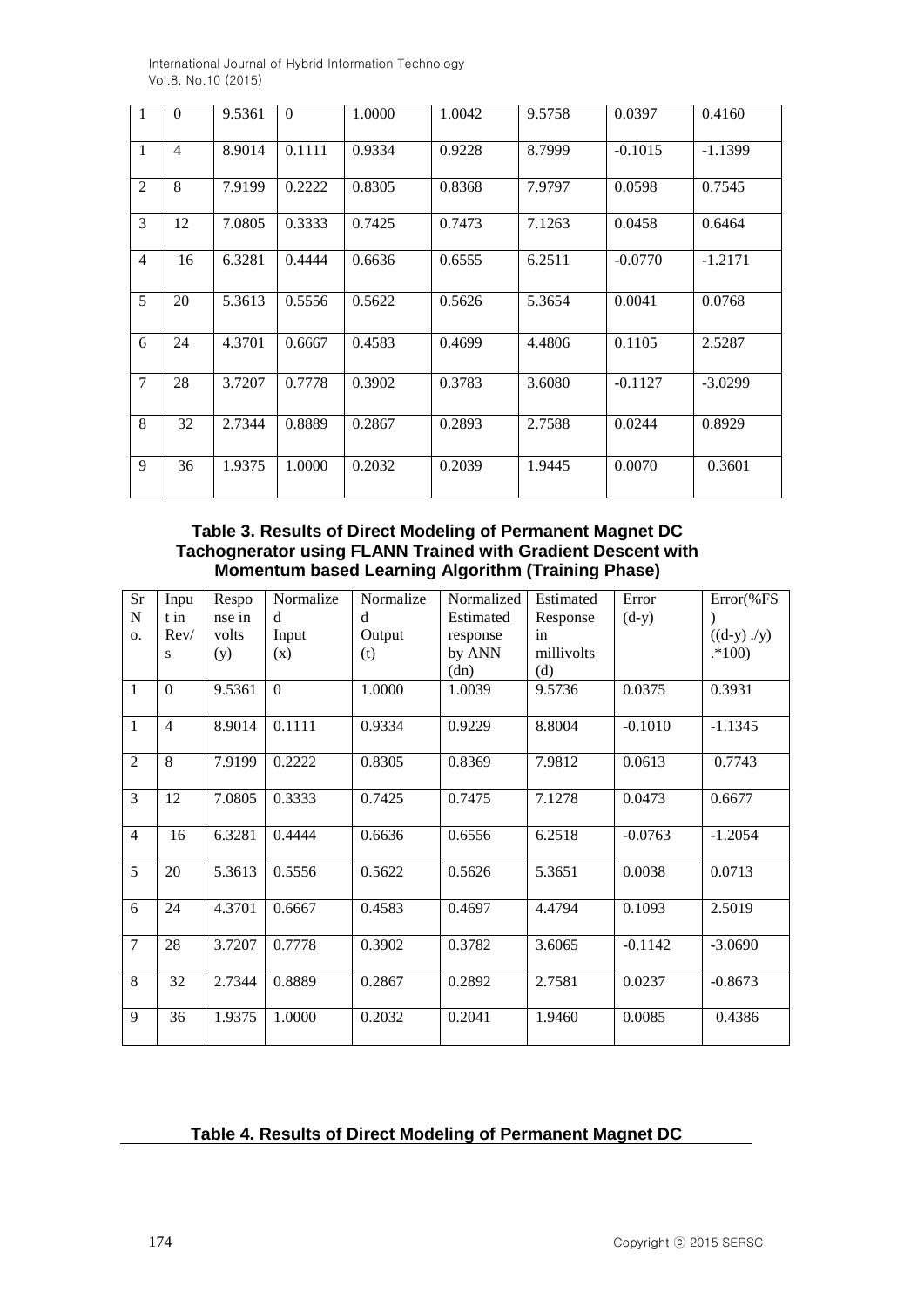| Sr             | Inpu           | Respo  | Normaliz | Normalize | Normalized  | Estimated     | Error     | $Error$ %F   |
|----------------|----------------|--------|----------|-----------|-------------|---------------|-----------|--------------|
| N              | t in           | nse in | ed       | d         | Estimated   | Response      | $(d-y)$   | S)           |
| 0.             | Rev/           | volts  | Input    | Output    | response by | in millivolts |           | $((d-y))$    |
|                | S              | (y)    | (x)      | (t)       | ANN(dn)     | (d)           |           | $(y)$ .*100) |
| 1              | $\overline{4}$ | 8.9014 | 0.1111   | 0.9334    | 0.9228      | 8.8000        | $-0.1014$ | $-1.1387$    |
| $\overline{c}$ | 8              | 7.9199 | 0.2222   | 0.8305    | 0.8368      | 7.9800        | 0.0601    | 0.7587       |
| 3              | 12             | 7.0805 | 0.3333   | 0.7425    | 0.7473      | 7.1266        | 0.0461    | 0.6509       |
| $\overline{4}$ | 16             | 6.3281 | 0.4444   | 0.6636    | 0.6555      | 6.2512        | $-0.0769$ | $-1.2146$    |
| 5              | 20             | 5.3613 | 0.5556   | 0.5622    | 0.5626      | 5.3654        | 0.0041    | 0.0757       |
| 6              | 24             | 4.3701 | 0.6667   | 0.4583    | 0.4698      | 4.4804        | 0.1103    | 2.5231       |
| $\tau$         | 28             | 3.7207 | 0.7778   | 0.3902    | 0.3783      | 3.6077        | $-0.1130$ | $-3.0382$    |
| 8              | 32             | 2.7344 | 0.8889   | 0.2867    | 0.2893      | 2.7587        | 0.0243    | 0.8875       |
| 9              | 36             | 1.9375 | 1.0000   | 0.2032    | 0.2039      | 1.9448        | 0.0073    | 0.3767       |

#### **Tachogenerator using Polynomial-ANN trained with BFGS Quasi-Newton Learning Algorithm (Training Phase)**

#### **References**

- [1] A. R. Hambley, "Electrical Engineering: Principles and Applications", PHI, New Delhi, **(2002)**, pp. 390-420.
- [2] O. Postolache, P. Girao and M. Pereira, "Neural Networks in Automated Measurement Systems: State of the Art and New Research Trends", Proceedings of IEEE International Joint Conference on Neural Networks-IJCNN'01, vol. 3, **(2001)** July 15-19, pp. 2310- 2315.
- [3] K. K. Shukla, "Neuro-computers optimization based learning", N. P. H, **(2001)**.
- [4] M. Dunbar, "Plug-and-Play Sensors in Wireless Networks", IEEE Instrum. Measure. Mag., vol. 4, **(2001)** March, pp. 19-23.
- [5] D. Potter, "Smart Plug and Play Sensors", IEEE Instrum. Measure. Mag., **(2002)** March, pp. 28-30.
- [6] D. Patranabis, "Sensors and Transducers", Wheeler Publishing Co., Delhi, **(1997)**, pp. 249-254.
- [7] J. M. D. Pereira, P. M. B. S. Girao and O. Postolache, "Fitting transducer Characteristics to measured data", IEEE Instrum. Meas. Mag., **(2001)** December, pp. 26– 39.
- [8] M. R. G. Meireles, P. E. M. Almeida and M. G. Simoes, "A Comprehensive Review for Industrial Applicability of Artificial Neural Networks", IEEE Trans. Industrial Electronics, vol. 50, no. 3, **(2003)** June, pp. 585-601.
- [9] B. Widrow and M. A. Lehr, "30 Years of Adaptive Neural Networks: Perceptron, Madaline and Backpropagation", Proc. IEEE, vol. 78, **(1990)** September, pp. 1415-1442.
- [10] J. C. Patra and R. N. Pal, "Inverse modeling of pressure sensors using artificial neural networks, AMSE Int. Conf. Signals, Data, and Syst., Banglore, India, **(1993)** December, pp. 225-236.
- [11] J. C. Patra, G. Panda and R. Baliarsingh, "Artificial Neural Network-based Nonlinearity Estimation of Pressure sensors", IEEE Trans. Instrum. Meas,, vol. 43, no. 6, **(1994)** December, pp. 874-881.
- [12] J. C. Patra and A. V. Bos, "Modeling and development of an ANN-based smart pressure sensor in a dynamic environment", Measurement, vol. 26, **(1999)**, pp.249-262.
- [13] J. C. Patra, R. N. Pal, B. N. Chatterji and G. Panda, "Identification of nonlinear dynamic systems functional link artificial neural networks", IEEE Trans. Syst.
- [14] A. K. Khan and A. D. T. Shahani, "Artificial Neural Network (ANN) based Nonlinearity Estimation of Thermistor Temperature Sensors", in Proc. 24th National systems Conference", Bangalore, India, **(2000)** December, pp. 296-302.
- [15] P. E. Grandson, K. J. H. B. Neilsen and O. Tingleff, "Unconstrained optimization", Available online, **(2004)** March 3, http:/ / gams.nist.gov,Edition.
- [16] K. Deb, "Optimization for engineering design", 5th edi., Printice Hall of India Pvt.Ltd. New Delhi, **(2002)** February.